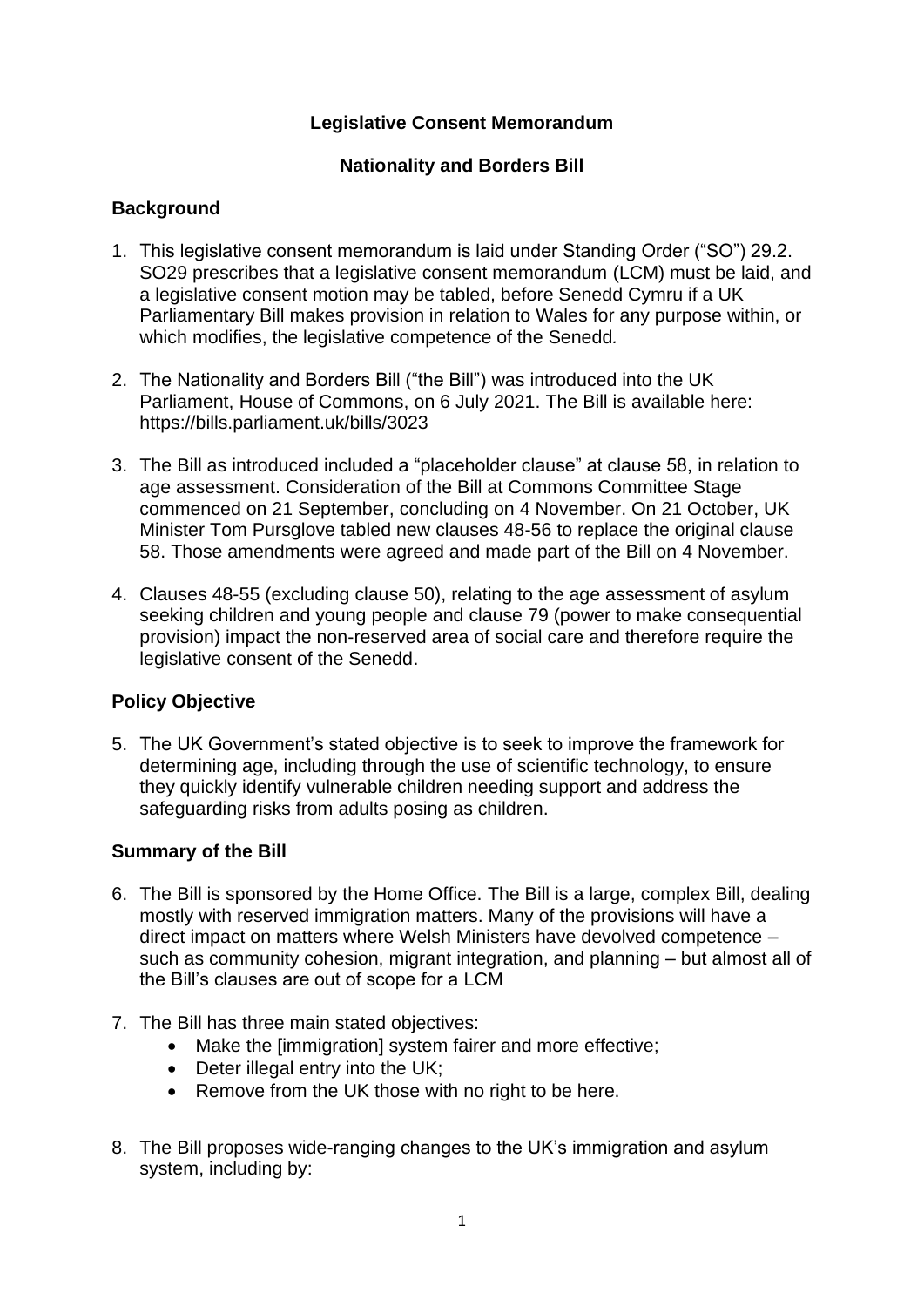- Introducing a new temporary protection status for those who do not come directly to the UK or claim asylum without delay;
- Introducing accommodation centres for asylum seekers and refused asylum seekers;
- Requiring asylum seekers to present their complete asylum claim soon after arrival;
- Reforming nationality law to address historic anomalies;
- Altering modern slavery protections;
- Introducing tougher criminal offences for those attempting to enter the UK without leave;
- Providing additional powers to Border Force officials to disrupt entry to the UK;
- Increasing penalties for Foreign National Offenders who return to the UK in breach of a deportation order;
- Implementing an Electronic Travel Authorisation scheme:
- Introducing new powers to remove people to safe third counties;
- Introducing visa penalties on countries that do not cooperate on the removal of nationals;
- Amending the asylum appeals system to have a standardised minimum notice period for migrants to access justice prior to enforced removal.

## **Purpose of age assessments**

9. The practice of assessing age is primarily carried out to determine access (or not) to children's social services. It applies in relation to the arrival of unaccompanied asylum seeking individuals in the UK without proof of age documentation. The practice has developed over several decades and is supported by case law, notably the *R (B) v London Borough of Merton 2003*<sup>1</sup> judgment. Merton is the standard bearer for assessing age. It places the function with children's social services and in summary:

> "*The Judge confirmed that the local authority "cannot simply adopt a decision made by UK Visas and Immigration". The Judge also stated that assessments cannot be made on the basis of demeanour only; that a range of other factors must be taken in to account; there is a duty on decision makers to give reasons for their decisions; the child/young person must be allowed to participate; that two social workers must conduct the assessment together and where there is doubt about age, the child/young person must receive the 'benefit of the doubt'*."

10.Since 2003, the case law has further developed around the age assessment function, most recently in relation to *AB v Kent County Council (2020) EWHC 109 (Admin)* which describes an amalgamation of the requirements in Merton and all subsequent case law.

<sup>1</sup> <http://www.bailii.org/ew/cases/EWHC/Admin/2003/1689.html>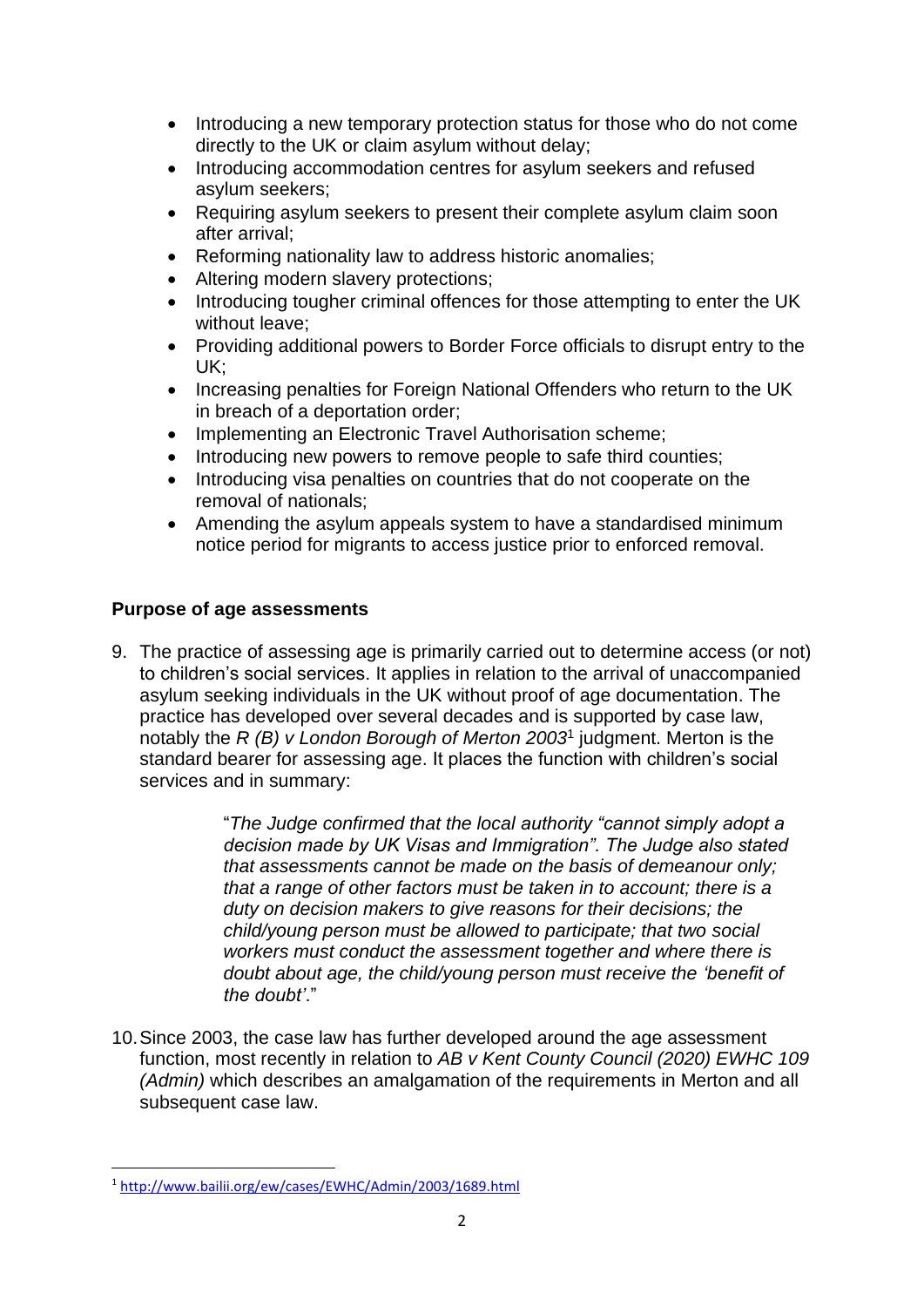- 11. On 24 March 2021, the UK Government published for consultation its New Plan for Immigration (NPfI). It set out proposals relating to the age assessment of unaccompanied asylum seeking children and young people. These related to the establishment of a National Age Assessment Board (NAAB); the making of Regulations by the Secretary of State in respect of procedures to be followed in the age assessment process; the use of scientific methods to establish age; and proposals to reform appeals arrangements.
- 12. Welsh Government responded to that consultation, setting out our long established policy position which informs the practice position based on case law and which articulates the age assessment function as resting with children's social services. For ease of reference a partial response is as set out below:

2a. " In Wales, we treat all unaccompanied asylum seeking children as looked after children in line with Part 6 of the Social Services and Well-being (Wales) Act 2014. The Act also provides for a range of assessment functions and we treat the assessment of age as part of the 'what matters' assessment functions provided for in Part 4 of the Act. All social services functions are fully devolved to the Welsh Government and as such, all legislative and policy decisions relating to social services are for the Welsh Ministers. The New Plan proposals as currently set out, do not recognise the devolved context therefore it is important for us to state that any legislation to be made which impacts on these devolved functions would be subject to Legislative Consent Memoranda being made in the Welsh Senedd. And of course, any legislation UK Government creates is required to be informed by existing case law in this area, not least Merton but also, for example, AB v Kent County Council (2020) EWHC 109 (Admin).

2b. While we understand from our officials meeting with Home Office officials on 27 May, that the NAAB is to be an England-only body, we still feel it important to comment on the proposal. Little information is provided about the constitution and functions of the NAAB. Again, the full devolvement of social services functions to Wales appears not to have been considered in that there are no specific proposals about the representation of Wales (or Scotland and Northern Ireland). The function of assessment is a core duty for social workers and the assessment of age is part of this. We do not support any diminution of the lead, authoritative role for social workers in this function and this includes legislating for officers without the required expertise, experience and skill in conducting these assessments. Over recent years, we have asked for information about the training immigration officers receive in assessing age in line with Welsh social services and UNCRC legislative requirements. This has never been provided. Overall, we are concerned about any UK Government centralising of processes which could diminish existing Welsh national duties and functions in this space. We need to see detailed draft clauses to understand more about what you are trying to achieve and to enable a more detailed response.

…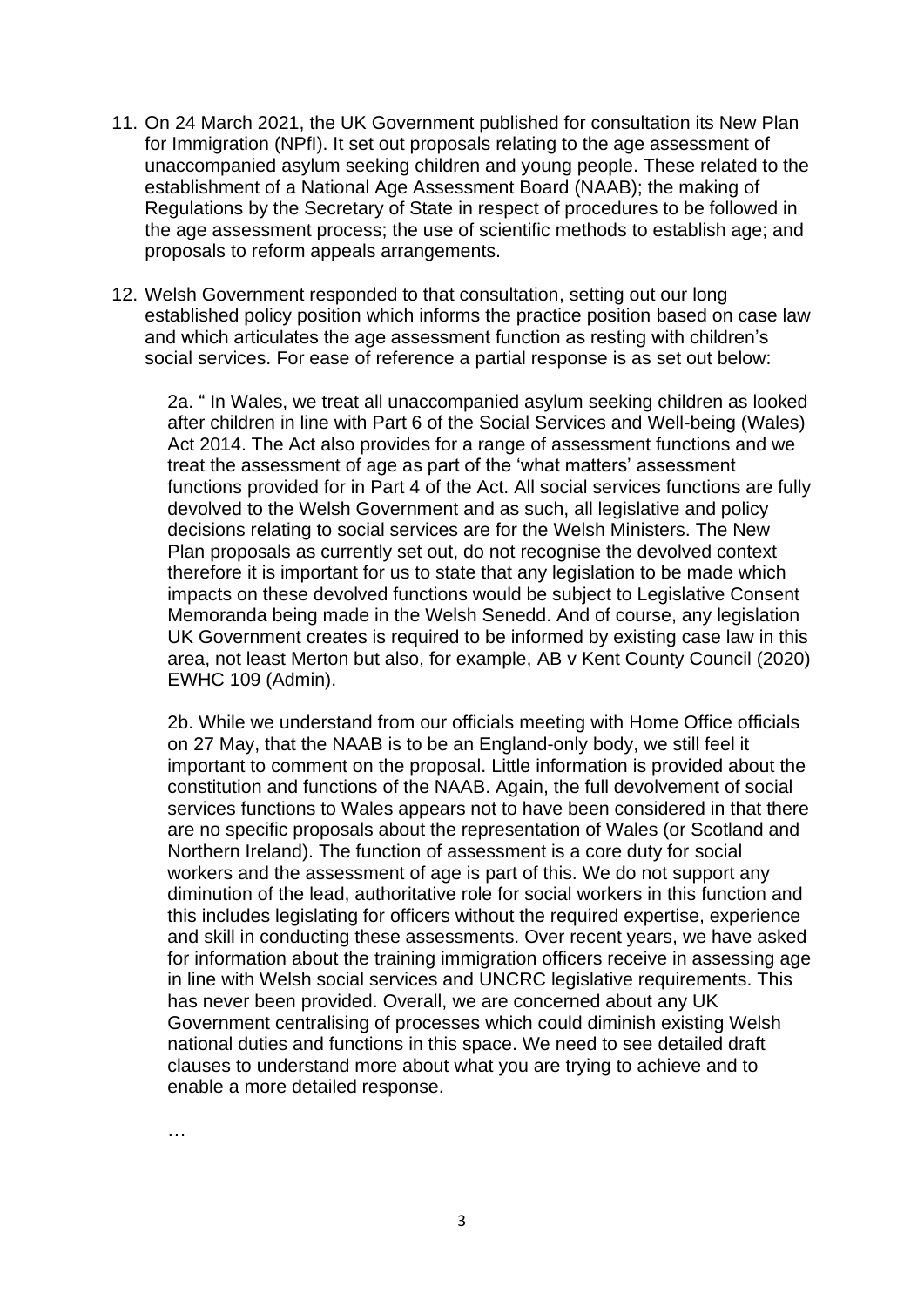2i. Finally, we wish to remind you that the 2014 Act brings in to Welsh domestic law compliance with the UNCRC. Welsh Ministers were clear in their Senedd election manifesto that they will 'continue to uphold the rights and entitlements of unaccompanied asylum seeking children.' We are proud to take a 'child first, migrant second' which upholds the best interests, rights and entitlements approach to providing care and support to children in Wales and any policy proposal which appears to diminish this statutory position is not one which we would support. This includes the large majority of those set out in the New Plan."

# **Current Welsh Government policy position**

- 13.As set out in paragraph 12 above, in our response to the UK Government's 'New Plan for Immigration', our policy position arises from our compliance with the UN Convention on the Rights of the Child to act in the best interests of children. The Social Services and Wellbeing (Wales) Act 2014 sets out the requirements placed on Welsh local authorities in determining whether children have care and support needs which need to be met.
- 14.The Senedd has already legislated accordingly to ensure these needs are met and we do not agree the UK Government should be able to undermine the Senedd legislative competence by requiring referral of age-disputed children to other decision-makers or mandating particular evidence or methods of age assessment which are not considered good practice in Wales.
- 15. In relation to 'scientific' methods of determining age, we have extant policy<sup>2</sup> on the use of medical reports in age assessments:

*"This Toolkit does not recommend or support the use of medical examinations as determinants of age. The science underpinning the determining of age is inconclusive, unclear and in any event, subjecting young people to invasive medical examinations is judged to be morally wrong".*

## **Provisions in the Bill for which consent is required**

16.The Senedd has legislative competence in relation to social care in Wales including the exercise of Welsh local authority social care functions. The legislative consent of the Senedd is required for the provisions below because they make provision with regards to devolved matters in so far as they relate to decisions made by devolved Welsh authorities under clause 49(2)(a).

### Clause 48 - Interpretation of Part etc.

17.This clause provides interpretation for Part 4 of the Bill relating to age assessments. This includes defining "relevant children's legislation" to include Senedd legislation that confers corresponding functions on local authorities.

<sup>2</sup> <https://gov.wales/unaccompanied-asylum-seeking-children-age-assessment-toolkit> Page 27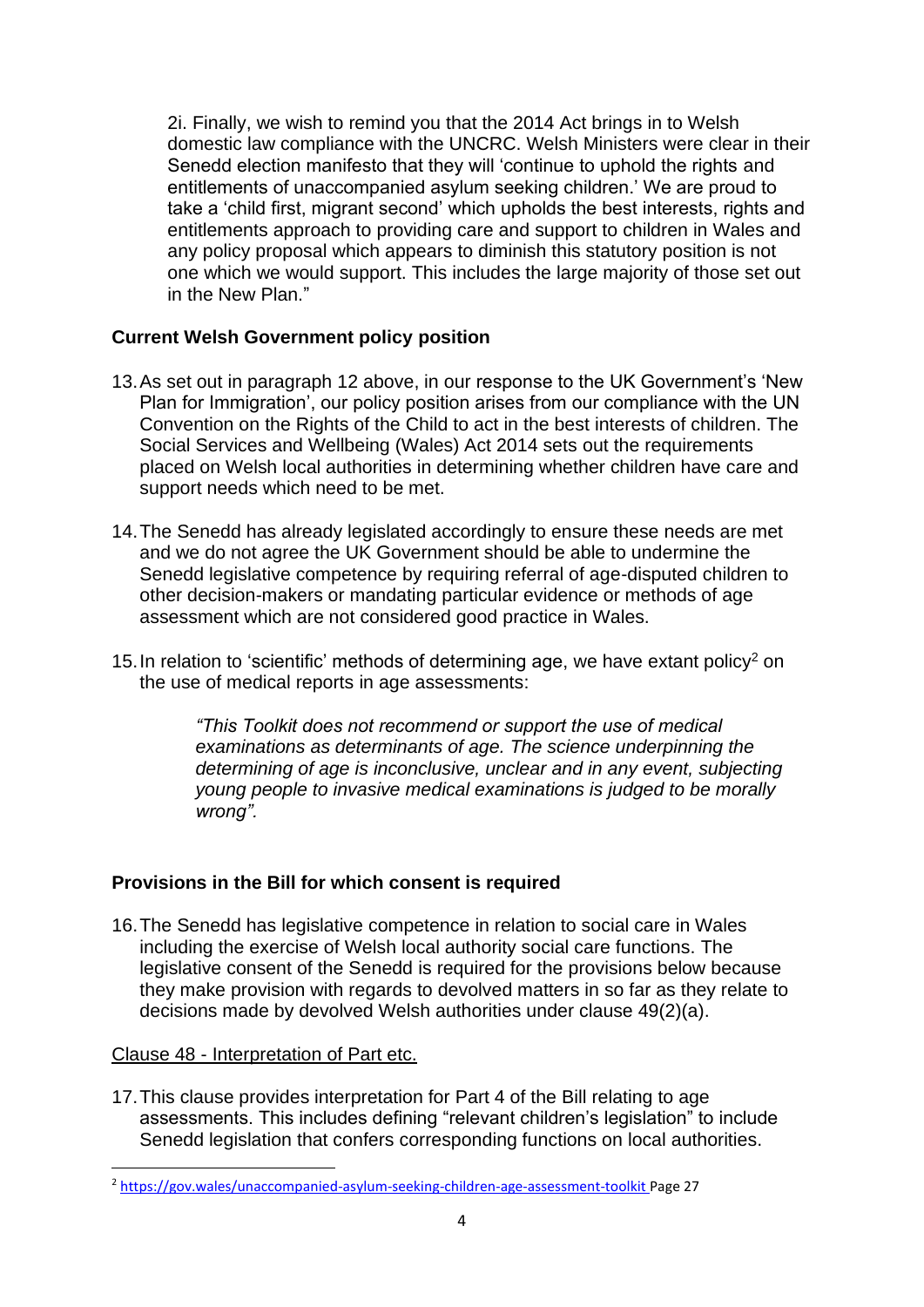18.It is our view that the legislative consent of the Senedd is required for this provision because it impacts the devolved area of social care.

### Clause 49 - Persons subject to immigration control: referral or assessment by local authority etc.

- 19.This clause requires a local authority to refer an age-disputed person to the "designated person" (the National Age Assessment Board (NAAB)) for an age assessment, or to conduct the age assessment itself, or to inform the Secretary of State in writing that it is satisfied that the person is the age that they claim (or are claimed) to be.
- 20.Subsection (4) provides that if the local authority conducts its own age assessment or informs the Secretary of State that it is satisfied as to the person's age, it must provide the Secretary of State with such evidence as the Secretary of State reasonably requires for the Secretary of State to consider the local authority's decision.
- 21.Subparagraph (2)(a) makes it clear that clause 49 applies to decision making as to whether and how to exercise Welsh local authorities' functions in the devolved area of assessment of needs for and provision of care and support under the Social Services and Well-being (Wales) Act 2014.
- 22.Subsection (7) provides that a determination by the designated person is binding on a Welsh local authority.
- 23.It is our view that the legislative consent of the Senedd is required for this provision because it impacts the devolved area of social care and imposes functions on devolved Welsh authorities.

### Clause 51 - Use of scientific methods in age assessments

- 24.This clause enables the Secretary of State to make regulations specifying so called "scientific methods" that may be used for the purposes of age assessments conducted under clause 49 or clause 50. The methods may include, examining or measuring parts of the body via imaging technology (such as x-ray) and taking samples to examine DNA. Subsection (7) provides that if a person refuses to consent (or their parent/guardian refuses) without reasonable grounds this will damage the person's (or parent/guardians) credibility. The section does not prevent the use of a scientific method that is not a specified method for the purposes of an age assessment under clause 49 (or clause 50) if the NAAB or local authority considers the method appropriate and consent is given, however refusing consent for the use of such methods will not be considered to damage credibility.
- 25.It is our view that the legislative consent of the Senedd is required for this provision because it impacts the devolved area of social care and confers power on the Secretary of State to make regulations imposing functions on devolved Welsh authorities.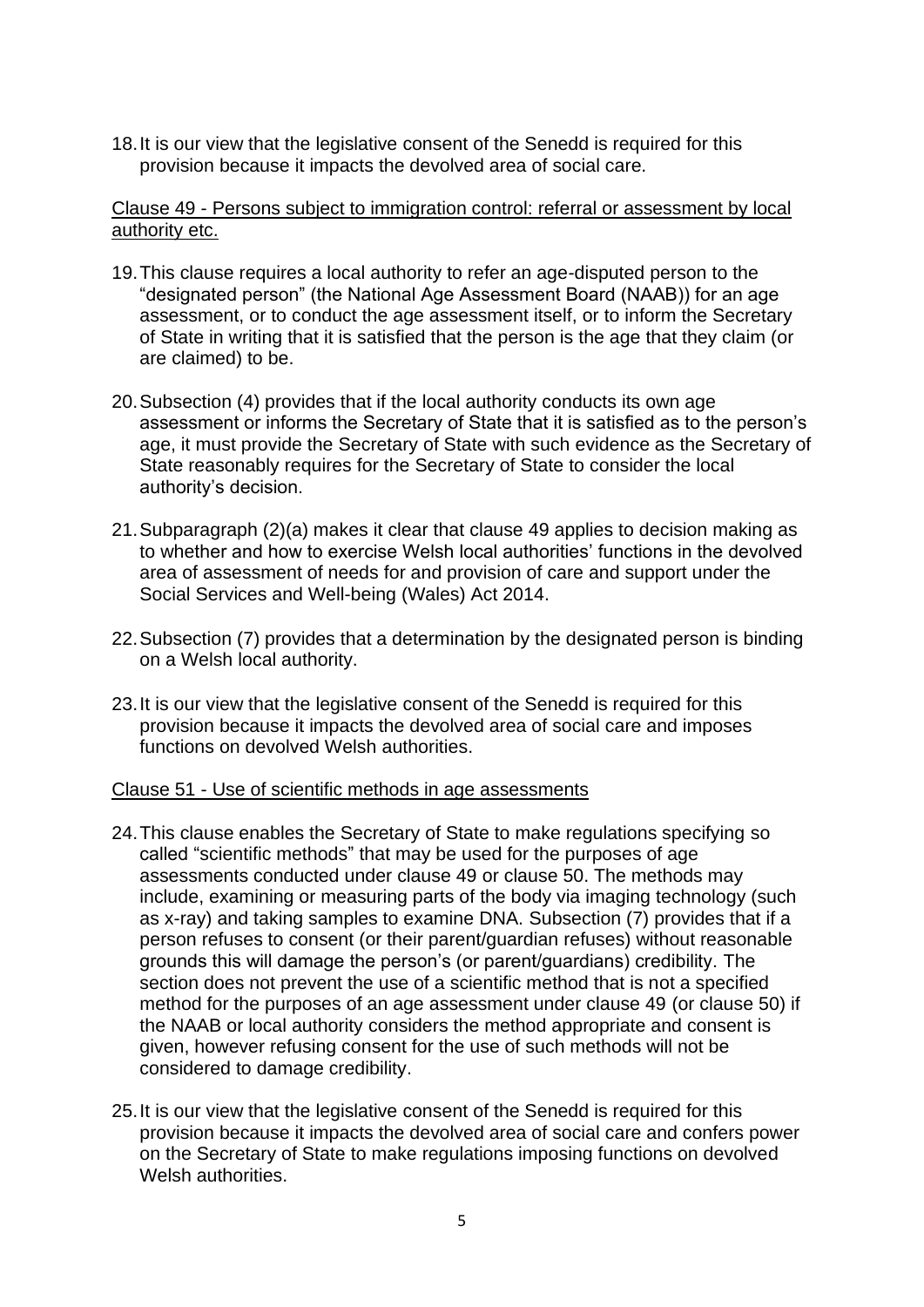### Clause 52 - Regulations about age assessments

- 26.This clause enables the Secretary of State to make regulations about age assessments under clause 49 or 50. These regulations could establish the processes for age assessment which must be followed by local authorities, circumstances where 'abbreviated age assessments' may be appropriate, protections and safeguarding measures, required qualifications of the person conducting age assessments, procedures for scientific methods and consequences of non-compliance.
- 27.The regulations may also make provision about how and when a local must inform the Secretary of State.
- 28.It is our view that the legislative consent of the Senedd is required for this provision because it impacts the devolved area of social care and confers power on the Secretary of State to make regulations imposing functions on devolved Welsh authorities.

#### Clauses 53 - Appeals relating to age assessments

- 29.This clause relates to appeals where an age assessment is conducted under clause 49 or clause 50 by a Local Authority or the NAAB and the Local A or NAAB decides that the person is a different age to that claimed.
- 30.In such case the person may appeal to the First-Tier Tribunal. On appeal the Tribunal must determine the person's age on the balance of probabilities and assign the person a date of birth.
- 31.A determination by the Tribunal is binding on a Local Authority that has exercised or may exercise functions under relevant children's legislation (in Wales the Social Services and Well-being (Wales) Act 2014) in relation to the person.
- 32.It is our view that the legislative consent of the Senedd is required for this provision because it impacts the devolved area of social care.

#### Clause 54 - Appeals relating to age assessments: supplementary

- 33.This clause relates to the procedural provision regarding the appeals process under clause 53. Furthermore this clause gives the First Tier Tribunal the power to grant interim relief.
- 34.It is our view that the legislative consent of the Senedd is required for this provision because it impacts the devolved area of social care.

#### Clause 55 - New information following age assessment or appeal

35.This clause makes provision about the situation where new information comes to light after an age assessment or an appeal, allowing the NAAB or LA to conduct